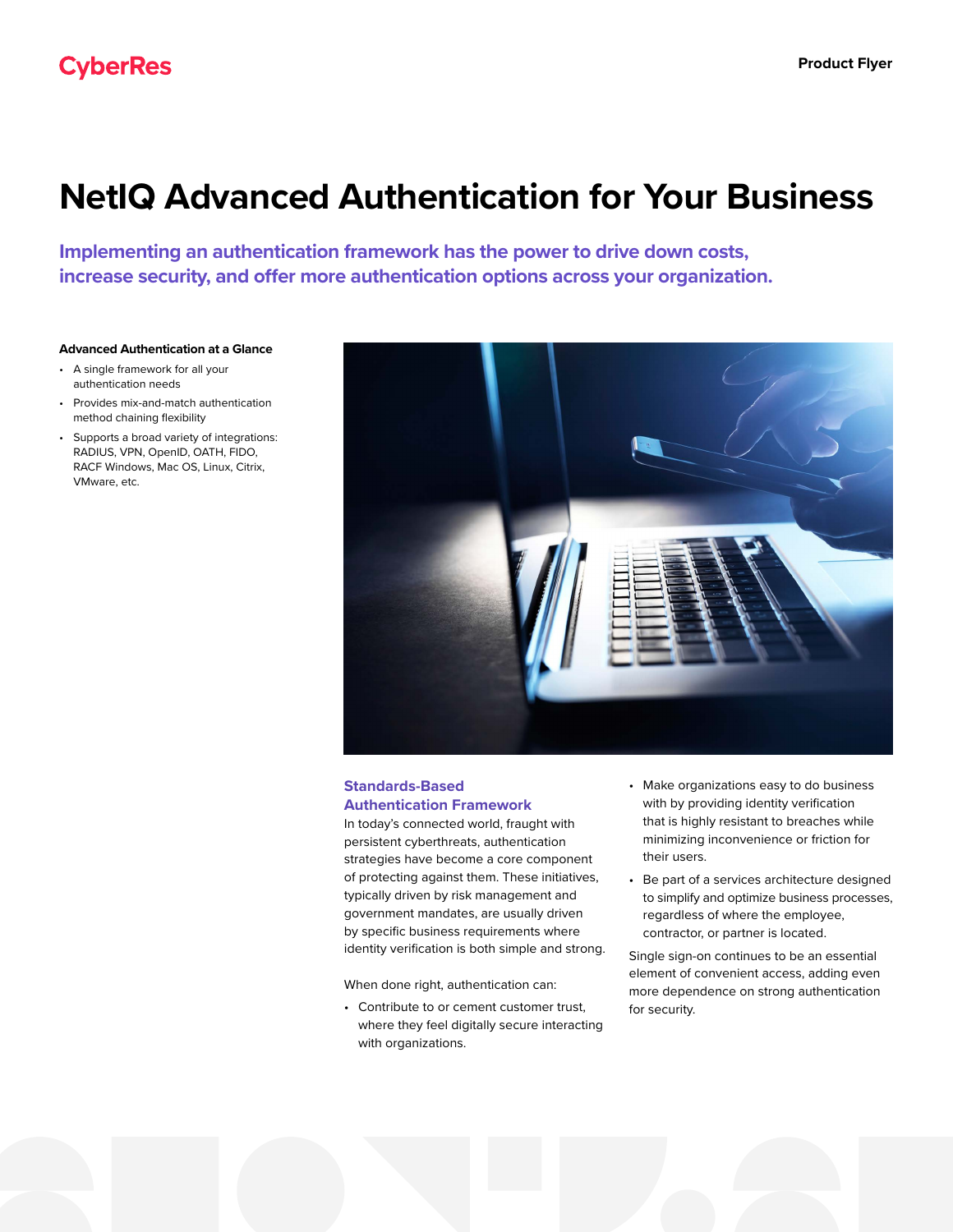#### **Why a Framework?**

Because new authentication purchases typically originate within a business unit, they are often solved from a specific tactical perspective. This approach leaves organizations with multiple authentication silos (building access, remote access, compliance requirements, etc.). These disjointed implementations impose higher administrative overhead and inefficient processes. But, more importantly, they create vulnerabilities due to inconsistent authentication policies.

In short, authentication frameworks have the power to:

- Drive down costs through consolidation.
- Increase security through one universal library of policies.
- Offer more authentication options across the organization.

It's not easy building a framework that can meet the broad set of organizational needs. For example:

- It must offer simplicity of deployment and administration for small organizations, while meeting the scalability requirements of large ones.
- It needs to be moldable to the shape of the organization, whether it's concentrated within a specific region or is highly distributed across the globe. Regardless of the shape of the organization, the framework must deliver quick response to authentication requests.
- The more methods a framework can support, the more flexibility organizations will have as they consolidate their authentication silos into one. The framework must also be able to easily expand as new authentication technologies are introduced into the market.

## **Standards-Based Open Architecture**

CTOs and architects have long understood the benefits of open standards. The intrinsic interoperability offers application and

platform independence, as well as long-term architecture integrity. However, when an organization implements an authentication solution built on proprietary protocols, they no longer have the freedom to shop across the industry for the devices that best fit their needs at the best price. They are also subject to vendor lock-in.

The CyberRes line of business from Micro Focus is a member and strong supporter of the FIDO (Fast Identity Online) Alliance. FIDO U2F (Universal 2nd Factor) enables organizations to support an environment where users manage their own authentication devices. NetIQ Advanced Authentication provides a solid framework to deliver that support to your applications without the need for development. Not only do you benefit from deferring token costs, but your users are able to incorporate a higher level of security across other aspects of their digital life.

With the deep level of support provided by NetIQ Advanced Authentication, there is no better framework from which to provide a U2F authentication environment:

- FIPS 140.2 ready
- OAuth2 integration
- OATH authentication
- Google Authenticator
- Microsoft OATH
- Support NFC ISO/IEC
- RADIUS integration
- Kerberos integration
- Support for PKSCS7 & PKCS11

IT groups should be cautious about selecting solutions that offer minimal support for today's modern authentication standards.

## **Maximum Application Coverage with the Most Native Methods**

Beyond the authentication types available in RADIUS, NetIQ Advanced Authentication offers more native methods than any other

solution on the market. Why does that matter? Because both your internal and external users access sensitive information from a wide range of situations and from multiple devices. With its collection of readyto-go application integrations (RADIUS, OpenID, OATH, FIDO, RACF, z/OS, Windows, Mac OS, Linux, Citrix, VMware, and more), NetIQ Advanced Authentication offers wide applicability for your environment. In addition, its broad support for a variety of authentication readers and methods provides a new level of flexibility.

## **SaaS, Docker, or Appliance— No Compromises on Any Platform**

The NetIQ Advanced Authentication framework is designed for high availability and internal load balancing for continuous uninterrupted operations, regardless of how large or small your environment. Replication between primary and secondary servers provides data integrity and disaster recovery (over LAN or WAN).

NetIQ Advanced Authentication is available in multiple form factors:

- Traditional on premises
- Soft appliance
- Docker containers
- Software-as-a-service provided directly from Micro Focus

#### **Simplicity of the Appliance**

The NetIQ Advanced Authentication soft appliance edition is the perfect fit for SMB environments. With all of its components consolidated into a single package, the appliance eliminates many of the configuration tasks that are otherwise required. Just load the virtual image and it's ready to go. Additionally, because the appliance is a condensed, hardened virtual appliance environment, it does just what is needed and no more. This protects it from the exposure of unwanted and unneeded services that could be exploited by hackers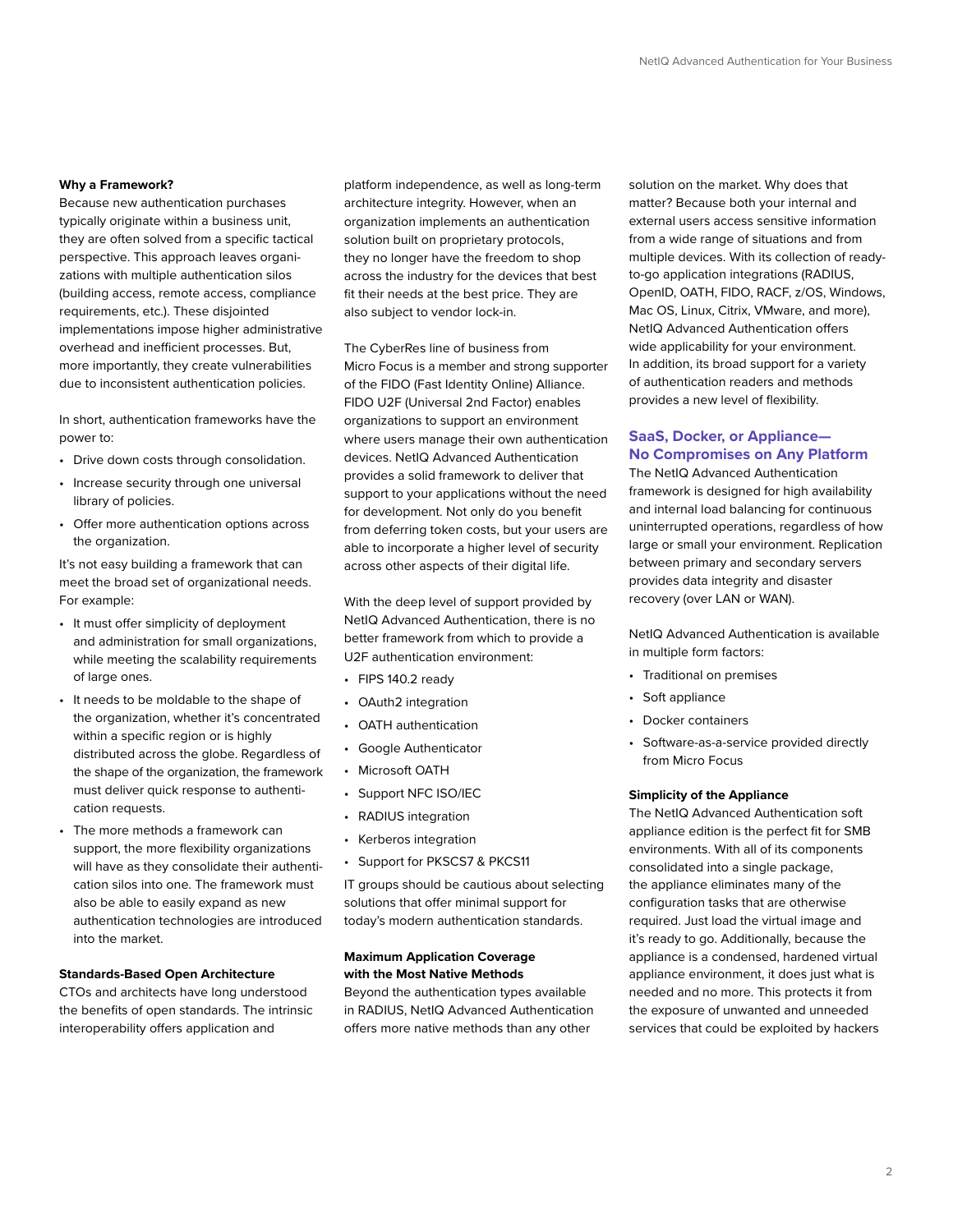or malware. For many, it's the best option for those who don't have Docker experience.

#### **Docker Containers for Manageability**

As organizations continue to evolve their architecture across complex hybrid environments, ease of application deployment and distribution is more important than ever. That's why NetIQ Advanced Authentication is now available as Docker containers. Because all of the dependencies are bundled into a small set of Docker containers, they can be transferred as needed without any compatibility issues. And it's that ability to avoid compatibility issues that makes Docker containers a form factor of choice for cloud environments such as Amazon Web Services (AWS). Deployed as containers, NetIQ Advanced Authentication can run on top of a variety of virtualization, hypervisor, and cloud-based technologies that best fit your needs. You can also configure it in specialized models optimized for performance or availability (with version 6 and later).

## **Strong Authentication for Your Office 365 and Azure Environments**

Active Directory Federation Services (ADFS) continues to grow as organizations migrate to Office 365 and Microsoft's Azure platforms. It is important to update the strength of your authentication to match the risk of these offerings. NetIQ Advanced Authentication protects access to your environment through consolidation and integration in a way that is easy for users to consume, while providing a higher level of user verification through MFA (multi-factor authentication). This means, regardless of whether your applications are running on premises or in a cloud environment, NetIQ Advanced Authentication

 $\overline{\phantom{a}}$ 

can strengthen your ADFS-centric systems from unauthorized access.

## **The Best Framework for Your Passwordless Strategy**

While passwordless solutions have been available for decades, both cost and complexity of implementation have created barriers to widespread adoption. However, in recent years, we've seen a shift in the market. The incorporation of smartphones for both business and pleasure have made fingerprint readers commonplace. Similarly, mobile apps that use the smartphone's camera for eye scans are also gaining traction.

But the biggest boost to passwordless technologies has been the ubiquitous push for multi-factor authentication. A variety of government mandates across key industries have forced organizations to onboard authentication technologies that go beyond passwords. The authentication market continues to evolve as organizations keep a constant lookout for technologies that lower user friction as they access protected resources.

#### **Support for Almost Any Authentication Type**

In addition to multi-factor authentication, these same passwordless technologies (what you are, what you have, and even what you are doing) are also strong options for single-factor authentication. They are highly resistant to phishing—the weapon of choice for criminals to hack credentials. Different types of authentication include card, biometric, Bluetooth, behavioral (such as typing, gesture, and others), etc. The passwordless authentication market currently stands at around \$35B, but is forecast to grow over twelve-fold to \$450B by 2030<sup>1</sup>. As such, a framework that is designed to handle a broad variety of authentication needs—now and into the future—protects your investment.

As you evolve your organization's identity verification strategy, it's good to know that Micro Focus is aggressively incorporating new methods into our offerings to support emerging technologies as they come onto the market.

#### **Offers the Most Flexibility for Zero Trust Environments**

When applying zero trust to an environment from an identity perspective at the application layer, key capabilities are continuous authentication and authorization<sup>2</sup>:

- Continuous authentication is the ability to re-verify an identity as many times as needed in response to a risk score that has spiked within a session. Depending on the strength of the method, one or more successful authentications might be needed to lower the risk score.
- In response to a rise in risk score at any time within a session, an access request is subject to potential restriction, or even a termination.

The more methods that security and IT teams have at their disposal (especially passive ones), the better able they are to design a zero trust environment that doesn't slow down their workforce. This same model can be applied to B2B, B2C, or G2C interactions where highly sensitive information is being protected. In addition, several passive authentication methods could possibly be chained together to equal the strength of a highly disruptive one. Passwordless authentication has the power to be much more than a play for convenience—it can increase security as well.

#### **Advanced Authentication Teleworkers**

Organizations have long faced the challenge of securing remote users who are accessing highly sensitive information. These have typically been personae such as road warriors, finance professionals, executives, and those who access regulated data. However, the pandemic dramatically accelerated an already growing trend of teleworkers. So, the teleworkers that used

<sup>1.</sup> **[www.nextmsc.com/report/passwordless](https://www.nextmsc.com/report/passwordless-authentication-market)[authentication-market](https://www.nextmsc.com/report/passwordless-authentication-market)**

<sup>2</sup> **[https://community.microfocus.com/](https://community.microfocus.com/cyberres/b/sws-22/posts/achieving-zero-trust-without-driving-your-users-crazy) [cyberres/b/sws-22/posts/achieving-zero](https://community.microfocus.com/cyberres/b/sws-22/posts/achieving-zero-trust-without-driving-your-users-crazy)[trust-without-driving-your-users-crazy](https://community.microfocus.com/cyberres/b/sws-22/posts/achieving-zero-trust-without-driving-your-users-crazy)**